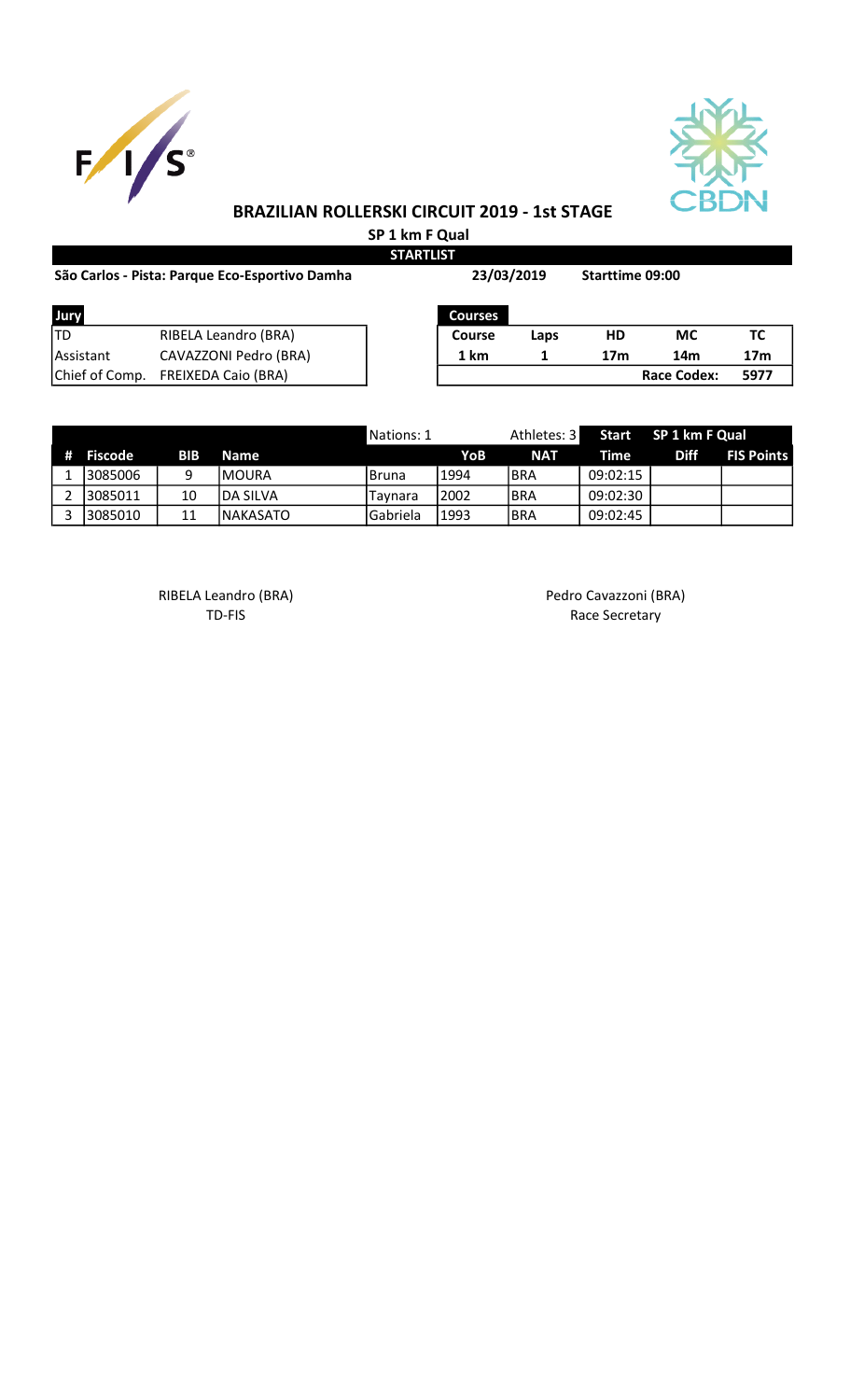



### BRAZILIAN ROLLERSKI CIRCUIT 2019 - 1st STAGE

 SP 1 km F Qual RESULT LIST

| São Carlos - Pista: Parque Eco-Esportivo Damha |                            |  | 23/03/2019     |      | Starttime 09:00 |                    | Endtime 10:30   |  |
|------------------------------------------------|----------------------------|--|----------------|------|-----------------|--------------------|-----------------|--|
| Jury                                           |                            |  | <b>Courses</b> |      |                 |                    |                 |  |
| ltd                                            | RIBELA Leandro (BRA)       |  | Course         | Laps | HD              | <b>MC</b>          | ТC              |  |
| Assistant                                      | CAVAZZONI Pedro (BRA)      |  | 1 km           | 1    | 17 <sub>m</sub> | 14m                | 17 <sub>m</sub> |  |
| Chief of Comp.                                 | <b>FREIXEDA Caio (BRA)</b> |  |                |      |                 | <b>Race Codex:</b> | 5977            |  |
| $M = -1$                                       |                            |  |                |      |                 |                    |                 |  |

#### **Weather**

| Weather      | Air Temp. Begin Air Temp. End |     |
|--------------|-------------------------------|-----|
| <b>Clear</b> | 25º                           | 25º |

| ### |           |     |             | Nations: 1 |      | Athletes: 3 |             | SP 1 km F Qual |                   |
|-----|-----------|-----|-------------|------------|------|-------------|-------------|----------------|-------------------|
|     | # Fiscode | BIB | <b>Name</b> |            | YoB  | <b>NAT</b>  | Time        | <b>Diff</b>    | <b>FIS Points</b> |
|     | 3085006   | q   | IMOURA      | l Bruna    | 1994 | <b>BRA</b>  | 00:02:18,37 |                |                   |
|     | 3085011   | 10  | IDA SILVA   | Taynara    | 2002 | <b>BRA</b>  | 00:02:32,44 | 0:14.07        |                   |
|     | 3085010   | 11  | INAKASATO   | Gabriela   | 1993 | <b>BRA</b>  | 00:03:05,74 | 0:47.37        |                   |

RIBELA Leandro (BRA) and a control of the Pedro Cavazzoni (BRA)

TD-FIS Race Secretary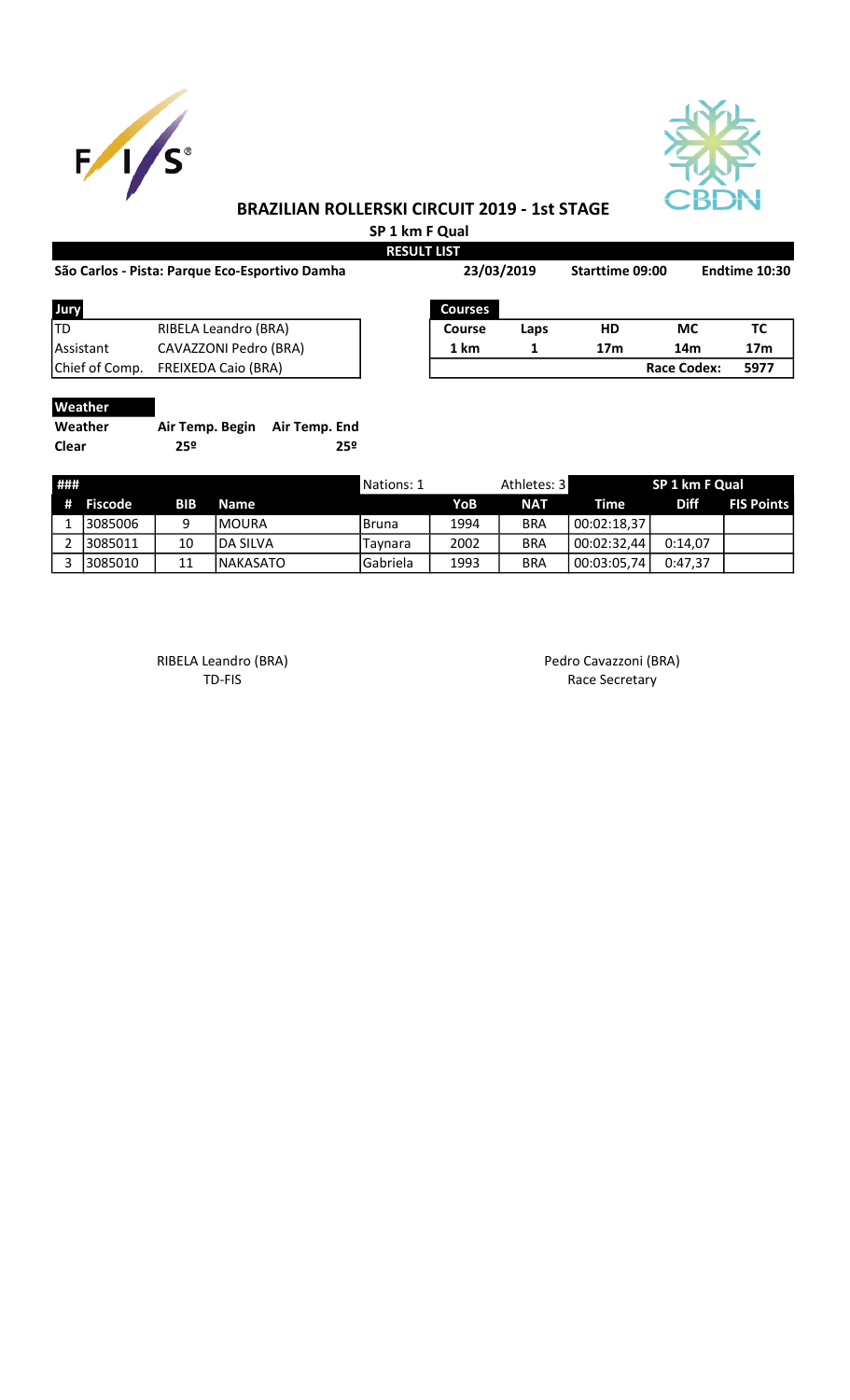### BRAZILIAN ROLLERSKI CIRCUIT 2019 - 1st STAGE

SP 1 km F Final

|                                                | <b>START LIST</b> |            |                        |               |
|------------------------------------------------|-------------------|------------|------------------------|---------------|
| São Carlos - Pista: Parque Eco-Esportivo Damha |                   | 23/03/2019 | <b>Starttime 09:00</b> | Endtime 10:30 |

FINAL A

| Heat #1 |     |                    |      |
|---------|-----|--------------------|------|
| Pos     | Bib | Name               | Rank |
|         |     | <b>MOURA Bruna</b> |      |
|         | 10  | DA SILVA Taynara   |      |
|         | 11  | NAKASATO Gabriela  |      |
|         |     |                    |      |